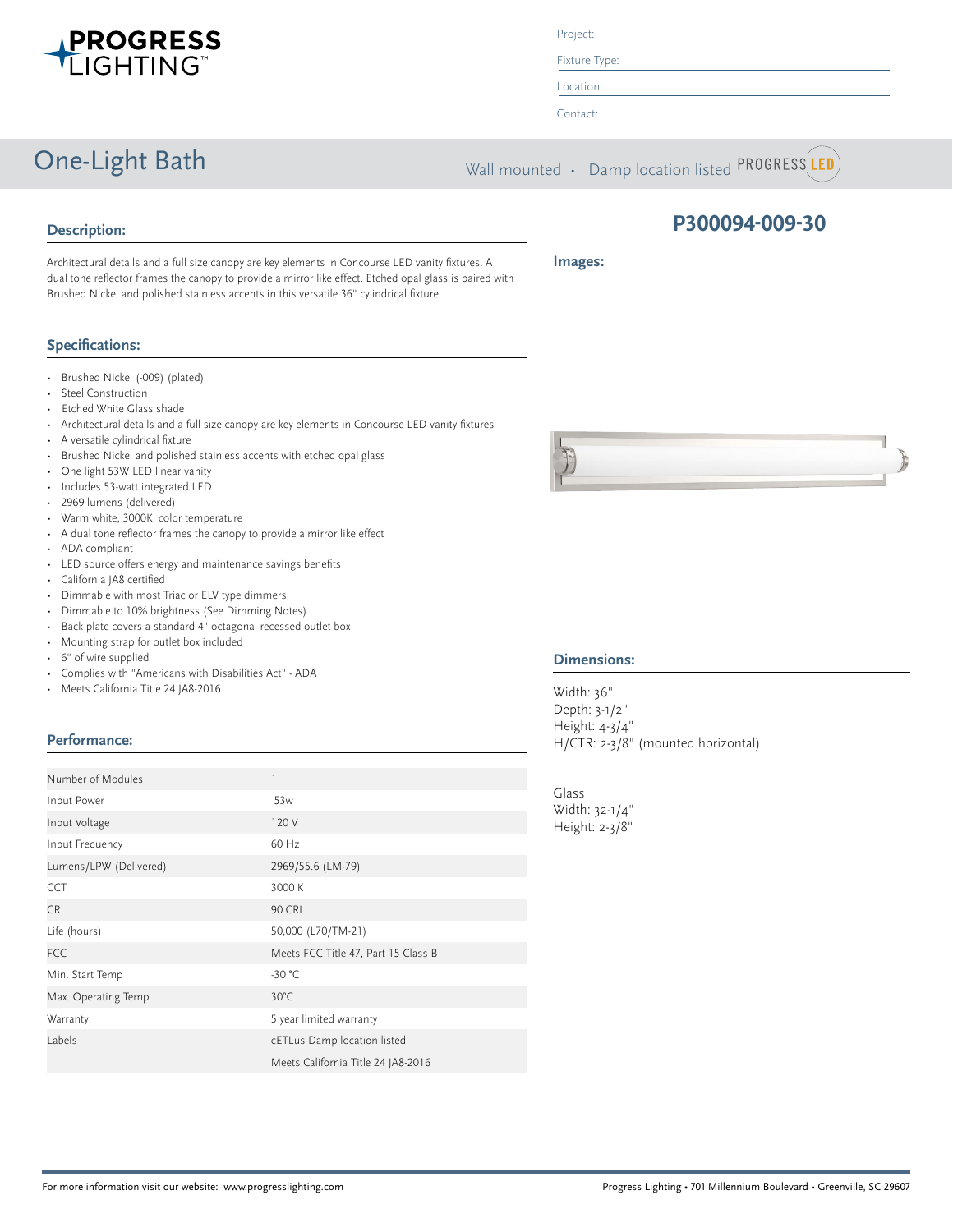

# One-Light Bath Wall mounted • Damp location listed PROGRESS LED

## **Photometrics:**

## **P300094-009-30**

| <b>ELECTRICAL DATA</b> | P300094-009-30                      |
|------------------------|-------------------------------------|
| Input Voltage          | 120 V                               |
| Input Frequency        | $60$ Hz                             |
| Input Current          | 0.442A                              |
| Input Power            | 53                                  |
| Power Factor           | Greater than 0.90                   |
| <b>THD</b>             | $<20\%$                             |
| <b>FCC</b>             | Meets FCC Title 47, Part 15 Class B |
| Operating Temperature  | $-30 °C$ to 30°C                    |
| Dimming                | Yes*                                |

\*See Dimming Notes for more information

#### **P300094-009-30**

LED Light Engine: 3000 K 90 CRI System Wattage: 53 Fixture delivered lumens: 2969 Fixture Efficacy: 55.6 Spacing Criteria: 1.35



0˚ 15˚ 30˚ Test **17.02756** Test Date **10/09/17**

| <b>CANDELA DISTRIBUTION</b> |        |         |                       |
|-----------------------------|--------|---------|-----------------------|
| DEG                         |        |         | <b>CANDELA LUMENS</b> |
| 0                           | 354    |         |                       |
| 5                           | 352 34 |         |                       |
| 15                          | 346 98 |         |                       |
| 25                          | 331    | 153     |                       |
| 35                          | 309    | 193     |                       |
| 45                          | 277    | 214     |                       |
| 55                          | 241    | 216     |                       |
| 65                          |        | 206 205 |                       |
| 75                          | 182    | 191     |                       |
| 85                          | 155    | 170     |                       |
| 90                          | 150    |         |                       |
| 95                          | 159 -  | 174     |                       |
| 105                         | 182    | 192     |                       |
| 115                         | 203    | 201     |                       |
| 125                         | 235    | 211     |                       |
| 135                         | 270    | 209     |                       |
| 145                         | 303    | 190     |                       |
| 155                         | 327    | 151     |                       |
| 165                         | 342    | 97      |                       |
| 175                         | 349    | 33      |                       |
| 180                         | 350    |         |                       |
|                             |        |         |                       |

|          | ZONAL LUMEN SUMMARY |       |  |
|----------|---------------------|-------|--|
| ZONE     | LUMENS              | %FIXT |  |
| $O-3O$   | 284                 | 9.7   |  |
| $O - 4O$ | 477                 | 16.3  |  |
| 0-60     | 907                 | 30.9  |  |
| $O - 9O$ | 1474                | 50.3  |  |
| 90-120   | 567                 | 19.4  |  |
| 90-130   | 778                 | 26.5  |  |
| 90-150   | 1176                | 40.1  |  |
| 90-180   | 1457                | 49.7  |  |
| 0-180    | 2932                | 100.0 |  |